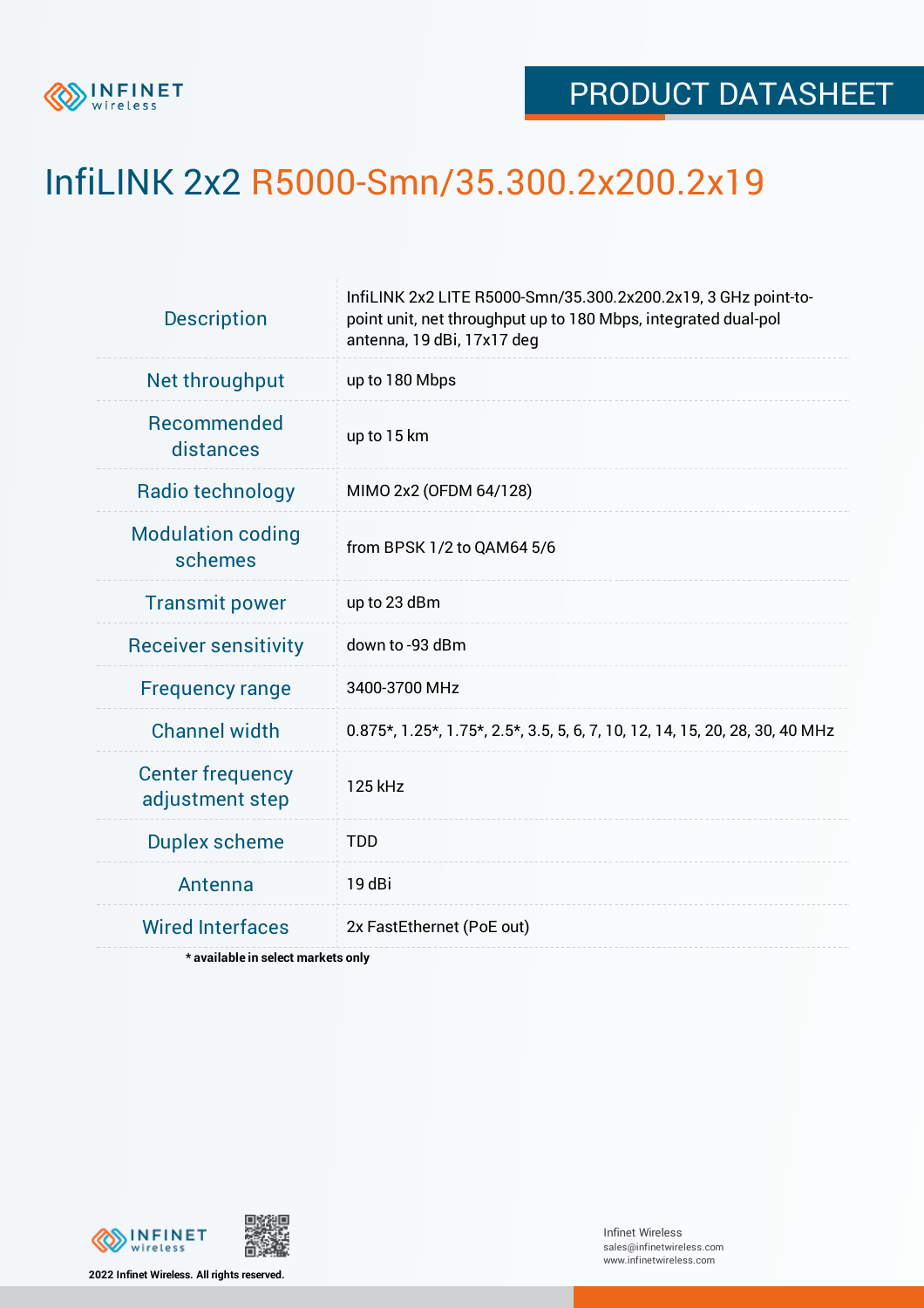

## PRODUCT DATASHEET

## InfiLINK 2x2 R5000-Smn/35.300.2x200.2x19

| Consumption                | up to 15 W                                                                                                                                                                                                                                                                                                                       |                      |                |                 |      |                      |
|----------------------------|----------------------------------------------------------------------------------------------------------------------------------------------------------------------------------------------------------------------------------------------------------------------------------------------------------------------------------|----------------------|----------------|-----------------|------|----------------------|
| <b>Power options</b>       | 110-240 VAC @ 50/60 Hz, +956 VDC                                                                                                                                                                                                                                                                                                 |                      |                |                 |      |                      |
| <b>Outdoor Unit (ODU)</b>  | 305 x 305 x 74 mm, 2.3 kg                                                                                                                                                                                                                                                                                                        |                      |                |                 |      |                      |
|                            |                                                                                                                                                                                                                                                                                                                                  |                      |                |                 |      |                      |
| <b>Part Number Options</b> | Prefix                                                                                                                                                                                                                                                                                                                           | Freq.<br><b>Band</b> | <b>Bitrate</b> | Output<br>Power | Ant. | Capacity             |
|                            | R5000-<br>Smn                                                                                                                                                                                                                                                                                                                    | 35                   | 300            | 2x200           | 2x19 | 8<br>20<br>50<br>300 |
| <b>Part Number Example</b> | R5000-Smn/35.300.2x200.2x19 50                                                                                                                                                                                                                                                                                                   |                      |                |                 |      |                      |
| <b>Packing List</b>        | - Outdoor unit R5000-Smn/35.300.2x200.2x19 - 1 pcs.<br>- Power Supply IDU-CPE(48V) - 1 pcs.<br>- Power Cord - 1 pcs.<br>- Cable Gland - 2 pcs.<br>- Standard RJ-45 connector - 2 pcs.<br>- Shielded RJ-45 connector - 1 pcs.<br>- RJ-45 Plug Cap - 1 pcs.<br>- MONT-KIT-85 Mounting kit - 1 pcs.<br>- Quick Start Guide - 1 pcs. |                      |                |                 |      |                      |



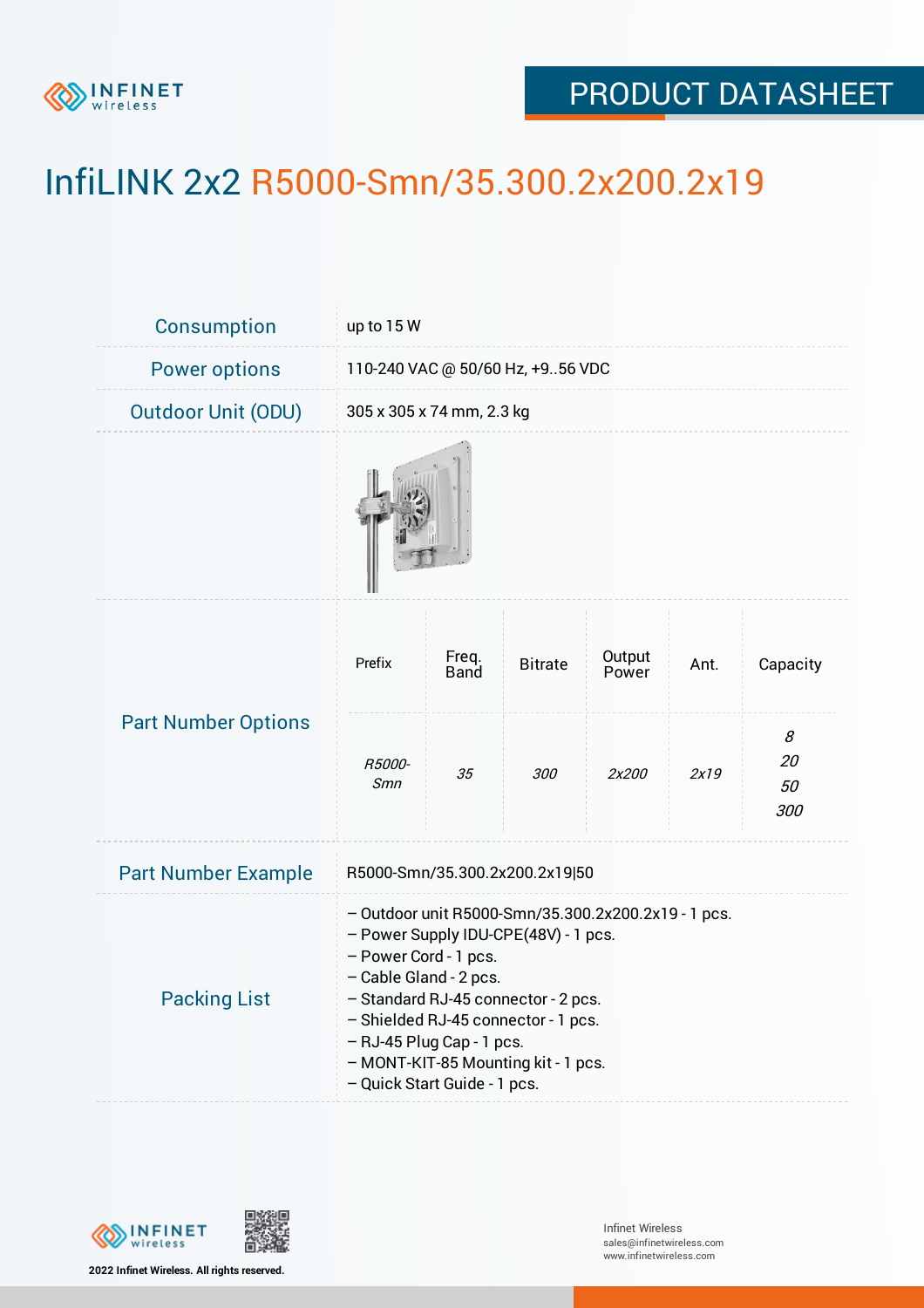

## PRODUCT DATASHEET

# InfiLINK 2x2 R5000-Smn/35.300.2x200.2x19

### Features

#### **RADIO**

- **Voice/RTP Aware Superpacketing**
- **DFS**
- **Automatic Bitrate Control** Þ
- Þ **Automatic Transmit Power Control**
- ь **TDD synchronization using AUX-ODU-SYNC (excluding Smn/Lmn)**
- **Spectrum Analyzer mode** ۰
- **Channel testing tools** ١

#### **NETWORKING**

- **Ethernet-over-IP and IP-over-IP tunneling**
- Þ **ARP protocol support**
- ۱ **MAC/IP filtering**
- Þ **Full-fledged 2nd layer switch**
- Þ **RIPv2 / OSPFv2 /static routing**
- **L2/L3 Firewall** Þ
- **NAT (multipool, H.323-aware)** Þ
- Þ **DHCP client/server/relay**

#### **MANAGEMENT FEATURES**

- **Various Management Protocols: HTTP, HTTPS, Telnet, SSH, SNMP v1/2c/3 (MIB-II and proprietary MIBs)**
- **Graphical User Interface**
- **LED Indication: power status, wireless and wired link status, signal level**
- **Antenna alignment tool**
- ٠ **Automatic software update**
- **Online monitoring with proprietary EMS InfiMONITOR.**

#### **QUALITY-OF-SERVICE**

- **17 priority queues**
- **IEEE 802.1p support**
- **IP TOS / DiffServ support**
- ٠ **Full voice support**
- **Traffic limiting (absolute, relative, mixed)** ٠
- **Traffic redirection**